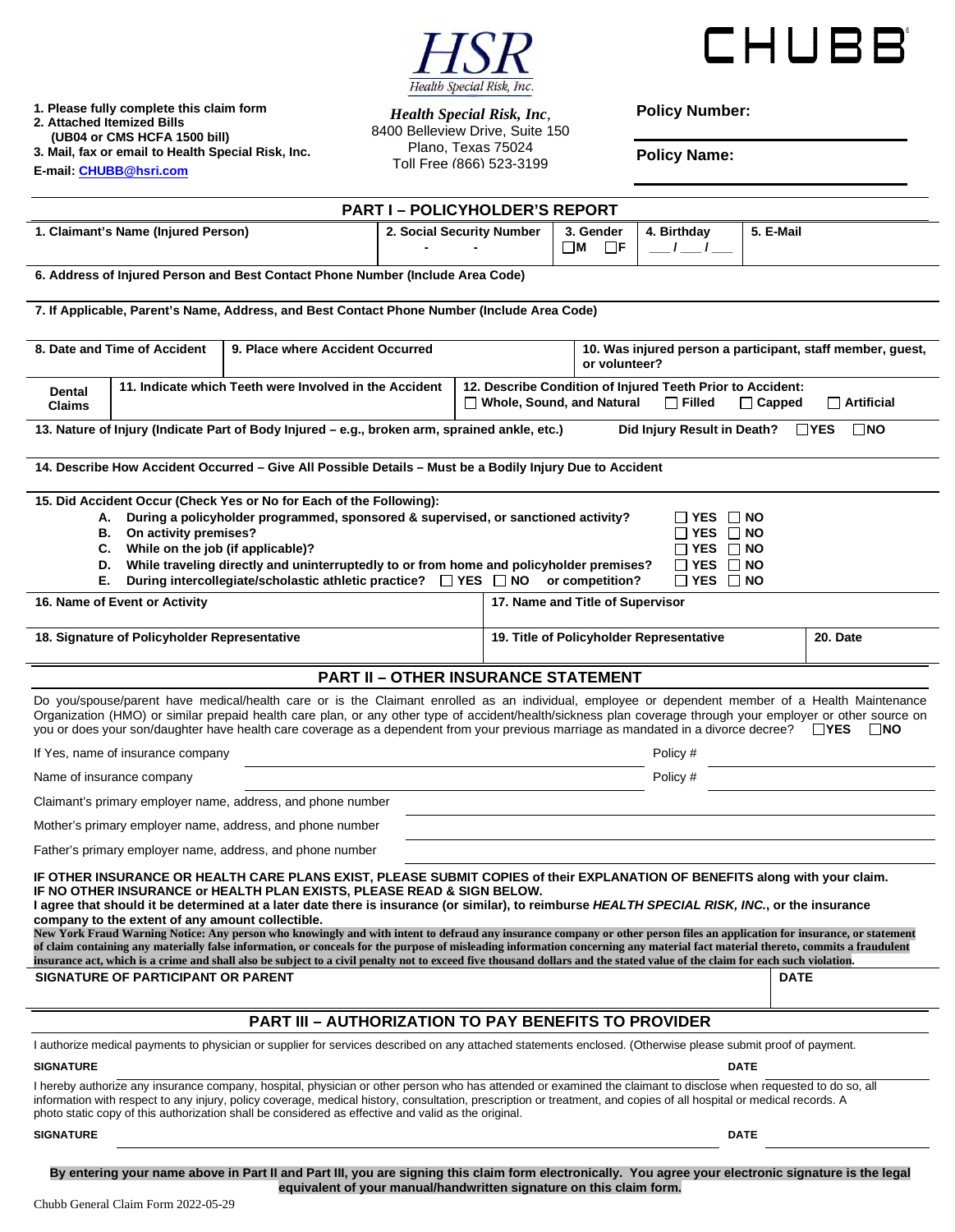#### **FRAUD WARNING NOTICES**

Any person who knowingly presents a false of fraudulent claim for payment of loss or benefit or knowingly presents false information in an application for insurance is guilty of a crime and may be subject to fines and confinement in prison.

#### **STATE SPECIFIC PROVISIONS**

| Alabama                                                | Any person who knowingly presents a false or fraudulent claim for payment of a loss or benefit or who knowingly presents false information in an application for<br>insurance is guilty of a crime and may be subject to restitution fines or confinement in prison, or any combination thereof.                                                                                                                                                                                                                                                                                                                                                                                                                       |
|--------------------------------------------------------|------------------------------------------------------------------------------------------------------------------------------------------------------------------------------------------------------------------------------------------------------------------------------------------------------------------------------------------------------------------------------------------------------------------------------------------------------------------------------------------------------------------------------------------------------------------------------------------------------------------------------------------------------------------------------------------------------------------------|
| Alaska                                                 | A person who knowingly and with intent to injure, defraud, or deceive an insurance company files a claim containing false, incomplete, or misleading information<br>may be prosecuted under state law.                                                                                                                                                                                                                                                                                                                                                                                                                                                                                                                 |
| Arizona                                                | For your protection Arizona law requires the following statement to appear on this form. Any person who knowingly presents a false or fraudulent claim<br>for payment of a loss is subject to criminal and civil penalties.                                                                                                                                                                                                                                                                                                                                                                                                                                                                                            |
| <b>Arkansas</b><br>Louisiana                           | Any person who knowingly presents a false or fraudulent claim for payment of a loss or benefit or knowingly presents false information in an application for<br>insurance is guilty of a crime and may be subject to fines and confinement in prison.                                                                                                                                                                                                                                                                                                                                                                                                                                                                  |
| California                                             | For your protection California law requires the following to appear on this form: Any person who knowingly presents false or fraudulent claim for the payment of a<br>loss is guilty of a crime and may be subject to fines and confinement in state prison.                                                                                                                                                                                                                                                                                                                                                                                                                                                           |
| Colorado                                               | It is unlawful to knowingly provide false, incomplete, or misleading facts or information to an insurance company, for the purpose of defrauding or attempting to<br>defraud the company. Penalties may include imprisonment, fines, denial of insurance and civil damages. Any insurance company or agent of an insurance company<br>who knowingly provides false, incomplete, or misleading facts or information to a policyholder or claimant, for the purpose of defrauding or attempting to defraud<br>the policyholder or claimant, with regard to a settlement or award payable for insurance proceeds shall be reported to the Colorado Division of Insurance within the<br>Department of Regulatory Agencies. |
| Connecticut                                            | This form must be completed in its entirety. Any person who intentionally misrepresents or intentionally fails to disclose any material fact related to a claimed injury<br>may be guilty of a felony.                                                                                                                                                                                                                                                                                                                                                                                                                                                                                                                 |
| <b>Delaware</b><br>Idaho                               | Any person who knowingly, and with intent to injure, defraud or deceive any insurer, files a statement of claim containing any false, incomplete or misleading<br>information is guilty of a felony.                                                                                                                                                                                                                                                                                                                                                                                                                                                                                                                   |
| <b>District</b><br>of Columbia                         | WARNING: It is a crime to provide false or misleading information to an insurer, for the purpose of defrauding the insurer or any other person. Penalties include<br>imprisonment and/or fines. In addition, an insurer may deny insurance benefits if false information materially related to a claim was provided by the applicant.                                                                                                                                                                                                                                                                                                                                                                                  |
| Florida                                                | Any person who knowingly and with intent to injure, defraud, or deceive any insurer files a statement of claim containing any false, incomplete, or misleading<br>information is guilty of a felony of the third degree.                                                                                                                                                                                                                                                                                                                                                                                                                                                                                               |
| Hawaii                                                 | For your protection, Hawaii law requires you to be informed that presenting a fraudulent claim for payment of a loss or benefit is a crime punishable by fines or<br>imprisonment, or both.                                                                                                                                                                                                                                                                                                                                                                                                                                                                                                                            |
| Indiana                                                | A person who knowingly and with intent to defraud an insurer. files a statement of claim containing any false, incomplete, or misleading information commits a<br>felony.                                                                                                                                                                                                                                                                                                                                                                                                                                                                                                                                              |
| Kentucky                                               | Any person who knowingly and with intent to defraud any insurance company or other person files a statement of claim containing any materially false information<br>or conceals, for the purpose of misleading, information concerning any fact material thereto commits a fraudulent insurance act, which is a crime.                                                                                                                                                                                                                                                                                                                                                                                                 |
| Maine                                                  | It is a crime to knowingly provide false, incomplete or misleading information to an insurance company for the purpose of defrauding the company. Penalties may<br>include imprisonment, fines, or denial of insurance benefits.                                                                                                                                                                                                                                                                                                                                                                                                                                                                                       |
| <b>Maryland</b>                                        | Any person who knowingly and willfully presents a false or fraudulent claim for payment of<br>a loss or benefit or who knowingly and willfully presents false information in an application for insurance is guilty of a crime and may be subject to fines and<br>confinement in prison.                                                                                                                                                                                                                                                                                                                                                                                                                               |
| Michigan<br><b>North Dakota</b><br><b>South Dakota</b> | Any person who knowingly and with intent to defraud any insurance company or another person, files a statement of claim containing any materially false<br>information or conceals, for the purpose of misleading information concerning any fact material thereto, commits a fraudulent insurance act, which is a crime and<br>subject the person to criminal civil penalties.                                                                                                                                                                                                                                                                                                                                        |
| <b>Minnesota</b>                                       | A person who files a claim with intent to defraud or helps commit a fraud against an insurer is guilty of a crime.                                                                                                                                                                                                                                                                                                                                                                                                                                                                                                                                                                                                     |
| Nevada                                                 | Any person who knowingly files a statement of claim containing any misrepresentation or any false, incomplete, or misleading information may be guilty of a<br>criminal act punishable under state or federal law, or both and may be subject to civil penalties.                                                                                                                                                                                                                                                                                                                                                                                                                                                      |
| <b>New</b><br>Hampshire                                | Any person who, with a purpose to injure, defraud or deceive any insurance company, files a statement of claim containing any false, incomplete or misleading<br>information is subject to prosecution and punishment for insurance fraud as provided in RSA638:20                                                                                                                                                                                                                                                                                                                                                                                                                                                     |
| <b>New Jersey</b>                                      | Any person who includes any false or misleading information on an application for an insurance policy is subject to criminal and civil penalties.                                                                                                                                                                                                                                                                                                                                                                                                                                                                                                                                                                      |
| <b>New Mexico</b>                                      | Any person who knowingly presents a false or fraudulent claim for payment of a loss or benefit or knowingly presents false information in an application for<br>insurance is guilty of a crime and may be subject to civil fines and criminal penalties.                                                                                                                                                                                                                                                                                                                                                                                                                                                               |
| Ohio                                                   | Any person who, with intent to defraud or knowing that he is facilitating a fraud against an insurer, submits an application or files a claim containing a false or<br>deceptive statement is guilty of insurance fraud.                                                                                                                                                                                                                                                                                                                                                                                                                                                                                               |
| Oklahoma                                               | WARNING: Any person who knowingly, and with intent to injure, defraud or deceive any insurer, makes any claim for the proceeds of an insurance policy<br>containing any false, incomplete or misleading information is guilty of a felony.                                                                                                                                                                                                                                                                                                                                                                                                                                                                             |
| Oregon                                                 | Any person who knowingly and with intent to defraud or solicit another to defraud an insurer: (1) by submitting an application, or (2) by filing a claim containing a<br>false statement as to any material fact thereto, may be committing a fraudulent insurance act, which may be a crime and may subject the person to criminal and civil                                                                                                                                                                                                                                                                                                                                                                          |
| Pennsylvania                                           | penalties.<br>Any person who knowingly and with intent to defraud any insurance company or other person files an application for insurance or statement of claim containing any<br>materially false information or conceals for the purpose of misleading, information concerning any fact material thereto commits a fraudulent insurance act, which is<br>a crime and subjects such person to criminal and civil penalties.                                                                                                                                                                                                                                                                                          |
| <b>Rhode Island</b><br>West Virginia                   | Any person who knowingly presents a false or fraudulent claim for payment of a loss or benefit or knowingly presents false information in an application for<br>insurance is guilty of a crime and may be subject to fines and confinement in prison.                                                                                                                                                                                                                                                                                                                                                                                                                                                                  |
| <b>Tennessee</b><br>Virginia<br>Washington             | It is a crime to knowingly provide false, incomplete or misleading information to an insurance company for the purpose of defrauding the company. Penalties include<br>imprisonment, fines and denial of insurance benefits.                                                                                                                                                                                                                                                                                                                                                                                                                                                                                           |
| <b>Texas</b>                                           | Any person who knowingly presents a false or fraudulent claim for the payment of a loss is guilty of a crime and may be subject to fines and confinement in state                                                                                                                                                                                                                                                                                                                                                                                                                                                                                                                                                      |
| Utah                                                   | prison.<br>Any person who knowingly presents false or fraudulent underwriting information, files or causes to be filed a false or fraudulent claim for disability compensation or<br>medical benefits or submits a false or fraudulent report or billing for health care fees or other professional services is guilty of a crime and may be subject to fines<br>and confinement in state prison. Utah Workers Compensation claims only.                                                                                                                                                                                                                                                                               |
|                                                        |                                                                                                                                                                                                                                                                                                                                                                                                                                                                                                                                                                                                                                                                                                                        |